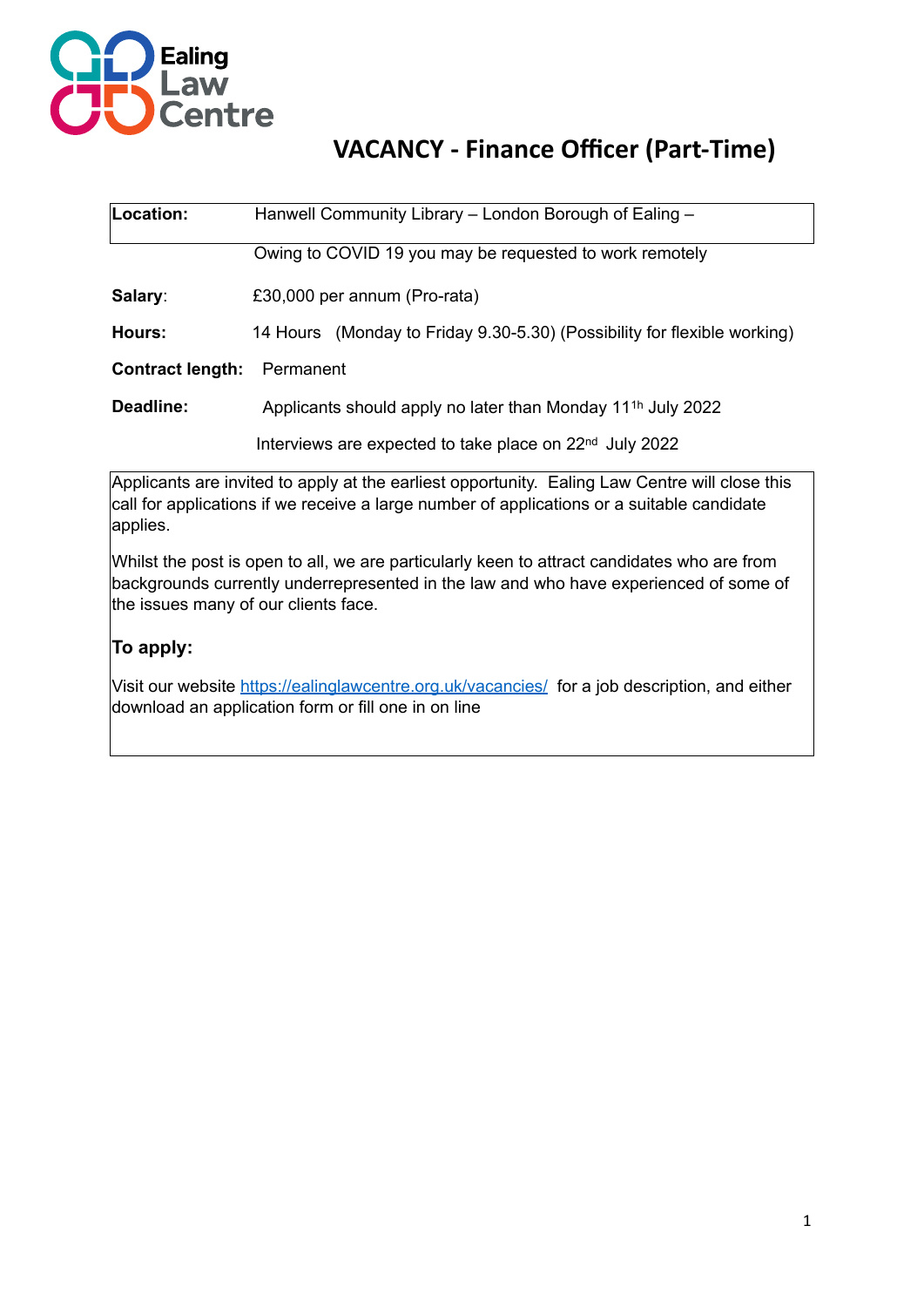

### **VACANCY - Finance Officer (Part-Time)** Job Description

#### **Key objectives of the role**

The Finance Officer is responsible for the smooth running of Ealing Law Centre finances. The key objectives of this role are;

- To manage, maintain and develop comprehensive financial records and systems for Ealing Law Centre
- To liaise with the appointed Independent Reviewer to complete the process of producing ELC's annual accounts;
- To prepare financial reports for Board meetings;
- Prepare, develop and analyse management accounting information
- Prepare budgets and reports for the management of grant reporting and fundraising requests
- To assist with Legal Aid Agency reporting and help sustain cash flow
- Produce a quarterly financial report including management accounts for our Trustee Board and statutory financial reporting to the Charity Commission
- Provide sound financial analysis for the Director of Ealing Law Centre, Board of Trustees and Others
- Ensure compliance with all relevant financial statutory and regulatory matters
- To prepare other financial information as required

#### **Duties and Responsibilities of the Finance officer post include;**

#### **Processing of transactions and payments**

- 1. Maintaining the accounts and financial records of Ealing Law Centre in a correct manner and in accordance with ELC's Financial Regulations and statutory requirements
- 2. Processing of all transactions, payments, income and regulatory returns in a timely and efficient manner and ensure that all transactions are recorded on Xero and, where they relate to cases, on Advice Pro
- 3. Reconciling ELC's bank accounts, including Client account, liaise with the bank on BACS payments, changes to authorisations and payment instructions, and manage on-line banking facilities as appropriate
- 4. Ensuring that invoices are raised promptly and that amounts due are received in full and without delay
- 5. Ensuring that all invoices received from suppliers are recorded on the accounting system as soon as they are received, notify the relevant members of staff, ensure that payment documentation is properly prepared and authorised, and that payment is made within the period allowed for payment
- 6. Dealing with all supplier enquiries, answering calls and emails promptly

#### **Management of finances where cases are funded under Legal Aid**

7. Maintaining individual ledgers on the Client Account for all cases where payments of client funds are received; ensure that funds received on behalf of clients are paid out to the appropriate recipients as quickly as possible so as to minimise the average balance on the Client Account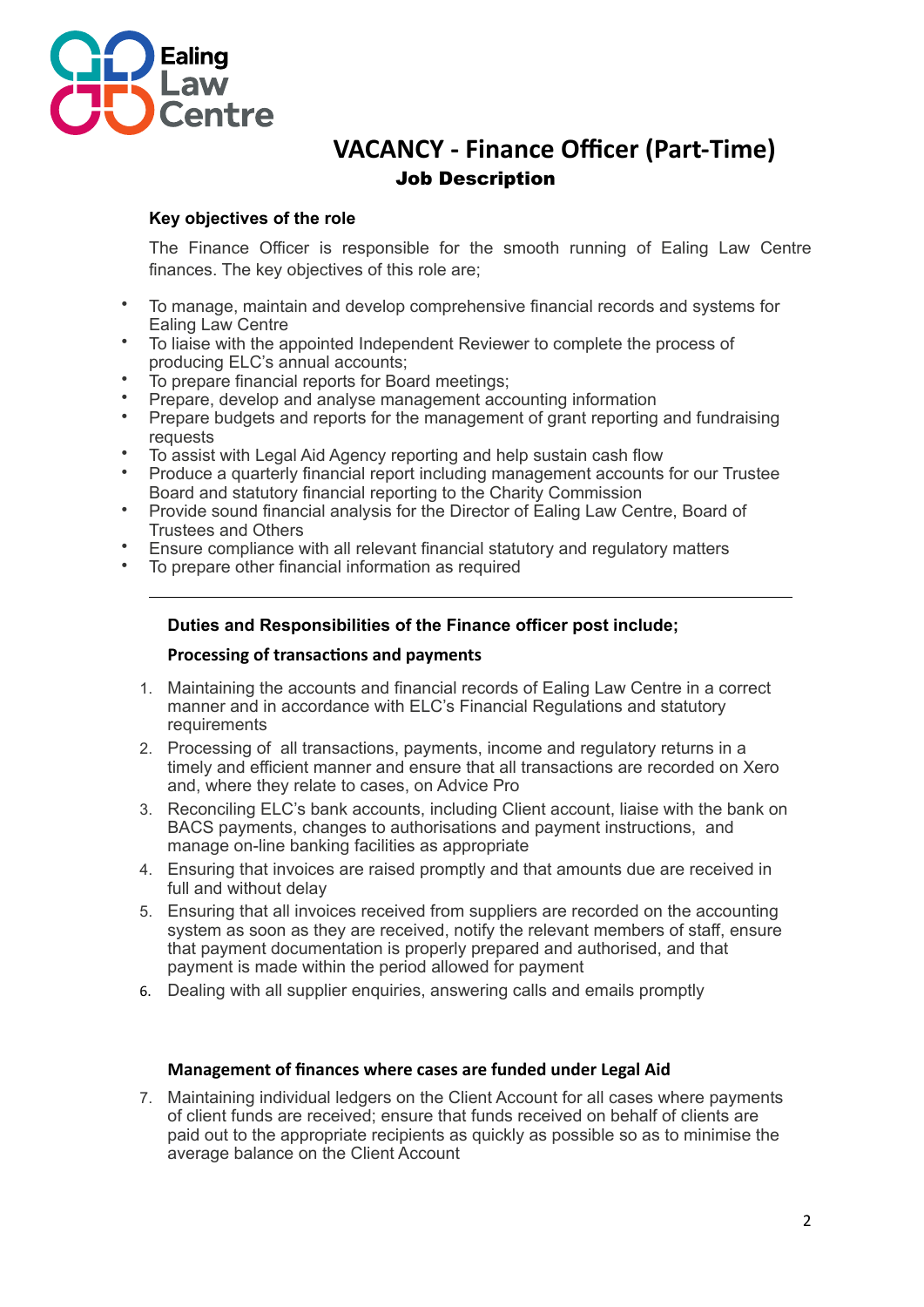

# **VACANCY - Finance Officer (Part-Time)**

- 8. Processing all legal aid transactions including undertaking the monthly Controlled Work report to the Legal Aid Agency (LAA) ;
- 9. Maintaining ledgers of income due and received from the LAA, and records of any changes made by the LAA to sums claimed; reconcile any unidentified payments received from the LAA with ELC's records
- 10. Working with Solicitors to ensure that closed files are claimed from the Legal Aid Agency without delay and that all other files are closed and assessed and monies claimed promptly;
- 11. Liaising with the Supervising Solicitor to assess the likely amount and timing of income from litigation activities, and using this information to update ELC's cash flow forecast
- 12. Operating a system to control disbursements, matching payments to income receipts and ensuring that, where Payments On Account can be claimed, this is done at the same time as the expenditure is incurred
- 13. Reconciling Advice Pro to Xero
- 14. Assisting with Legal Aid Agency Billing and requests for Payments on Account

#### **Management of Payroll and finances relating to staff and volunteers**

- 15. Processing staff and volunteer expense claims
- 16. Operating ELC's petty cash system, balance the petty cash ledger at least once a month, and post petty cash payments to the main accounts system
- 17. Providing timely and accurate information to ELC's outsourced Payroll provider to ensure staff salaries are paid on the due dates, and that monthly and annual salary information is provided to all staff as appropriate

#### **Compliance with HMRC, Charities Commission and Companies House**

- 18. Liaising with statutory authorities on all tax matters, including VAT, PAYE and National Insurance;
- 19. Monitoring income and expenditure against budgets liaising with key staff and meet regularly with other staff and the finance committee to review this:
- 20. Working with the Supervising Solicitor and other members of the Management Team to prepare a detailed Annual Budget for approval by the Trustees, and to update it as necessary;
- 21. Managing the processes for making regular claims to HMRC for Gift Aid income and issue letters/emails to donors as appropriate;
- 22. Maintaining ELC's financial procedures manual, and ensuring with the procedures including training other staff to follow the financial procedures.
- 23. Liaising with and preparing information required by the appointed Independent Reviewer for the completion of the annual accounts and independent review
- 24. Making timely returns of the annual accounts as required by the Charity Commission and Companies House

#### **Preparation of budgets and accounts**

- 25. Maintain all accounting records on an ongoing basis
- 26. Manage all income and expenditure processing including:
	- Bank reconciliations
	- Cash management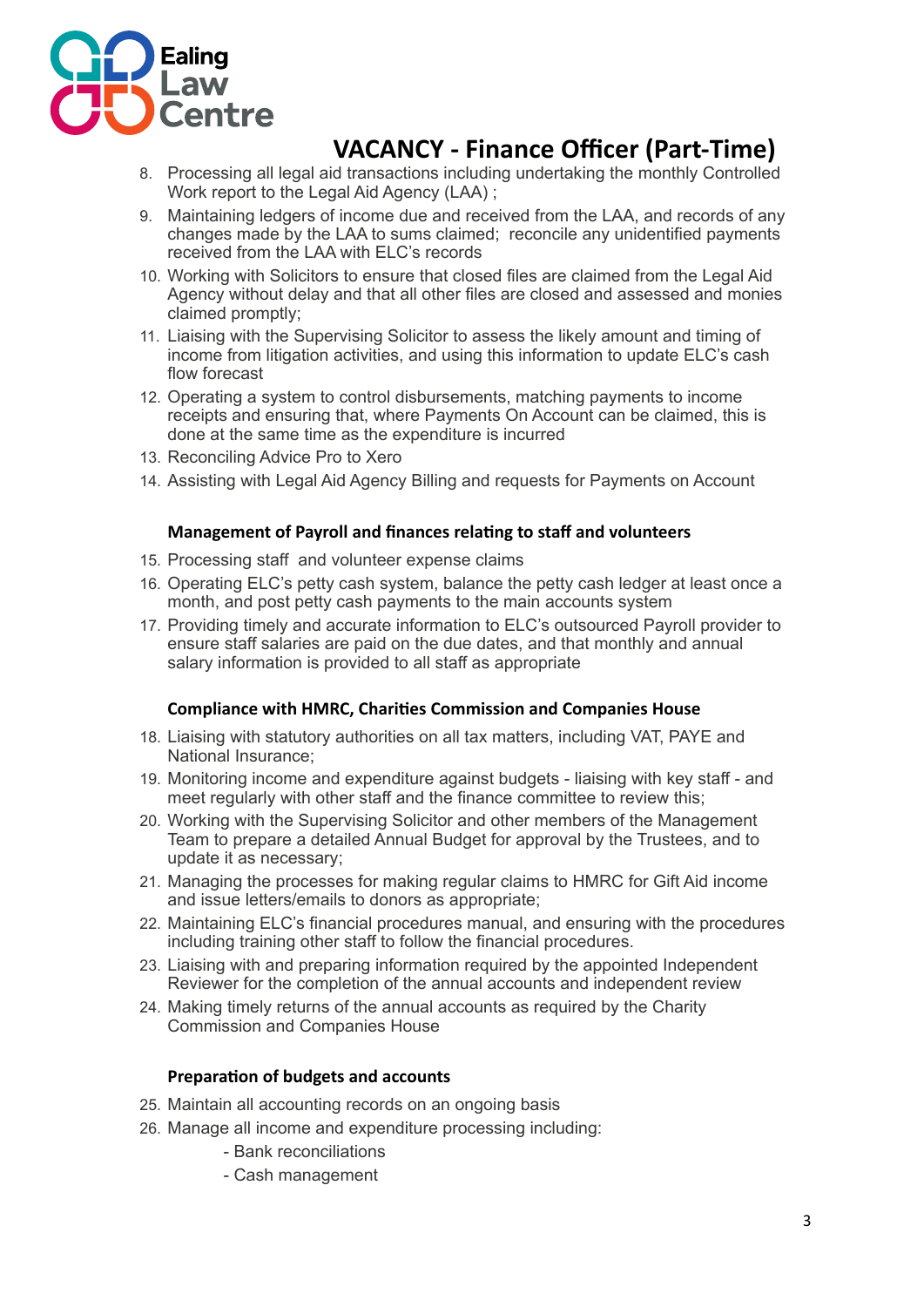

## **VACANCY - Finance Officer (Part-Time)**

- Income and grant analysis
- Bank receipts and payments
- Purchase approval and recording processes
- 27. Preparing monthly Management Accounts and a detailed cash flow forecast to ensure that all payments and other obligations are met in full as they fall due
- 28. Quarterly financial reports for the Board of Trustees including detailed analysis of income and expenditure including grant income, Legal Aid fee income, and charitable donations
- 29. Preparing and presenting management accounts such as cash flow forecast, budget analysis and other financial reports required by ELC's Board of Trustees
- 30. Assisting ELC staff by preparing financial information to support funding applications and financial reporting requirements of funders and donors.
- 31. Provide updated financial information about how the charity is performing against its budget
- 32. Produce regular management information and monitor the budget against actuals in relation to approved expenditure and to take up any major variations in budget expenditure through to Director/Supervising Solicitor for review of budget and reconciliation of any differences.
- 33. Prepare and update annual income and expenditure budget in consultation with the Director/Supervising Solicitor, and Treasurer.

#### **Other Duties**

- 34. Ensure that work conforms to SRA, SQM and the LAA Quality Assurance standards and other Ealing Law Centre approved policies and procedures
- 35. Work is undertaken within the spirit of our Equal Opportunities Policy at all times
- 36. Taking due care of their own Health and Safety and that of others in their working environment
- 37. To carry out a share of administrative tasks including those detailed in ELC`s Quality Manual.
- 38. To undertake any other duties as may be reasonably required